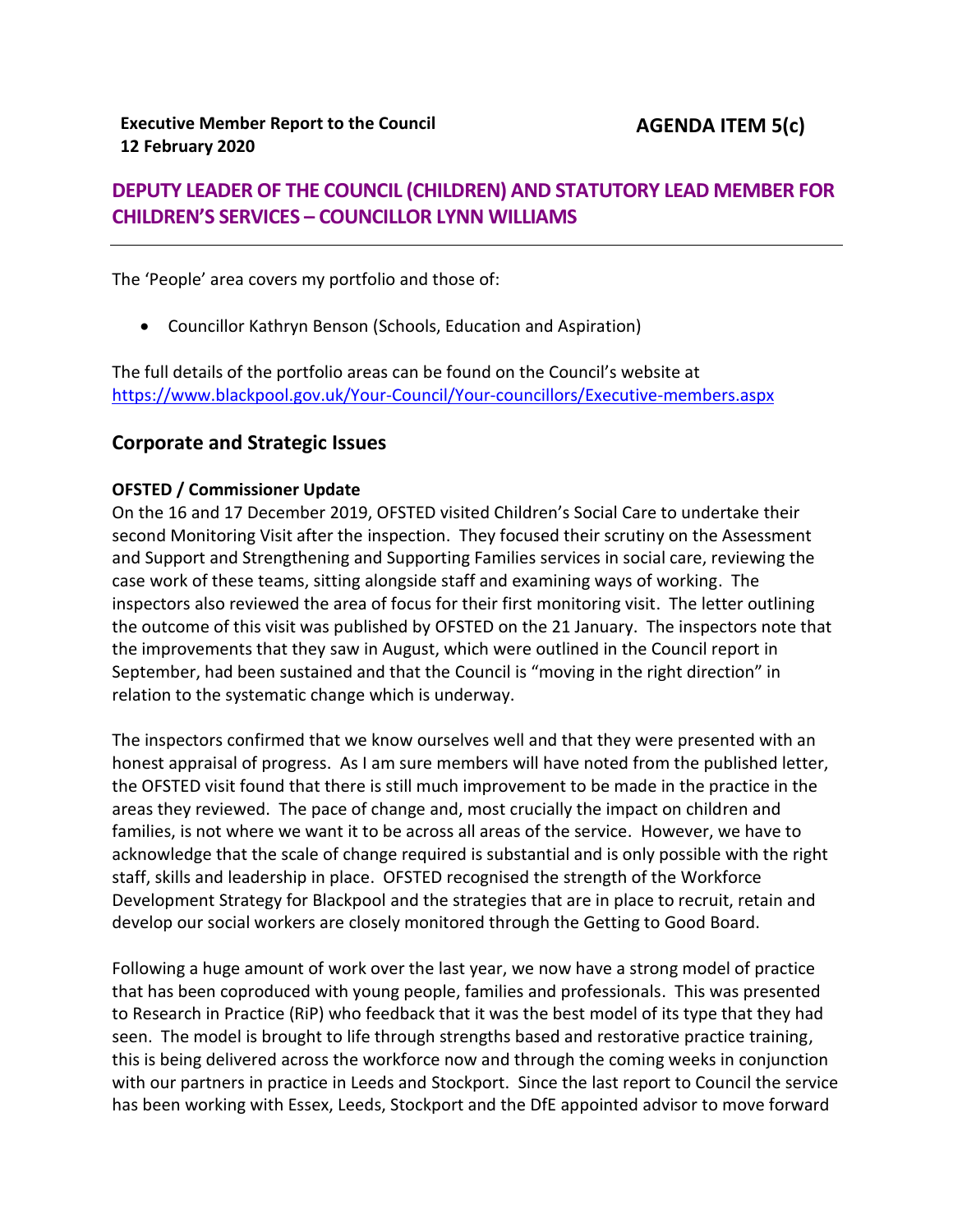with key developments including the development of a strong, restorative and family-based Edge of Care Service and a new model of Family Group Conferencing so that families who need help to function well as parents have strong support. These developments will ensure that our statutory services can focus on those families where there is a need to prevent further significant harm.

Changes to the recording system for our social work teams are due to go live in the next month. This will support the implementation of the new ways of working and some of the key changes will reduce the burden of recording for our social workers and managers, particularly when they are working with families with large sibling groups.

The Independent Commissioner for Children's Services, Helen Lincoln, visited in January and held challenge sessions with the Corporate Leadership Team, Service Managers from across Children's Services, the Leader and the previous Lead Member. I am pleased that after applying significant rigor to examining our change journey, they continue to consider the progress being made by the Council to be positive, and their recommendations are supporting the improvement plans.

### **Performance in Children's Social Care**

Whilst demand at the front door of social care remains high when compared with other, similar local authorities, we have seen a reduction over the past six months in the number of concerns about children that are being presented to social care and those that progress on to become formal referrals. This is a positive trend and speaks to improvement in partnership working that is ensuring that agencies working with families are starting to think differently about their role in supporting families.

The number of children in care has continued to rise and is now 627, the Getting to Good Board closely monitors this and this rise includes a planned increase where, after purposeful and focused support the significant harm to children as a result of long-term parental neglect has not been reduced. The numbers of children entering care in 2019/ 2020 is relatively low; the trend in the year to date indicates that the number entering care in the past year is 20% lower than the average annual figure for the past five years. The reason that the number of children in care continues to rise is that the number of children leaving care is low. Through 2019, there has been a decrease in the numbers of children leaving care through special guardianship orders and, to a lesser extent, adoption and other routes of exit, such as the discharge of care orders for children in our care placed at home with parents on care orders. Dedicated resource has been redirected into social care teams to attempt to address this as appropriate and it is anticipated that this will have an impact on the overall numbers of children in the care system as the improvement journey progresses.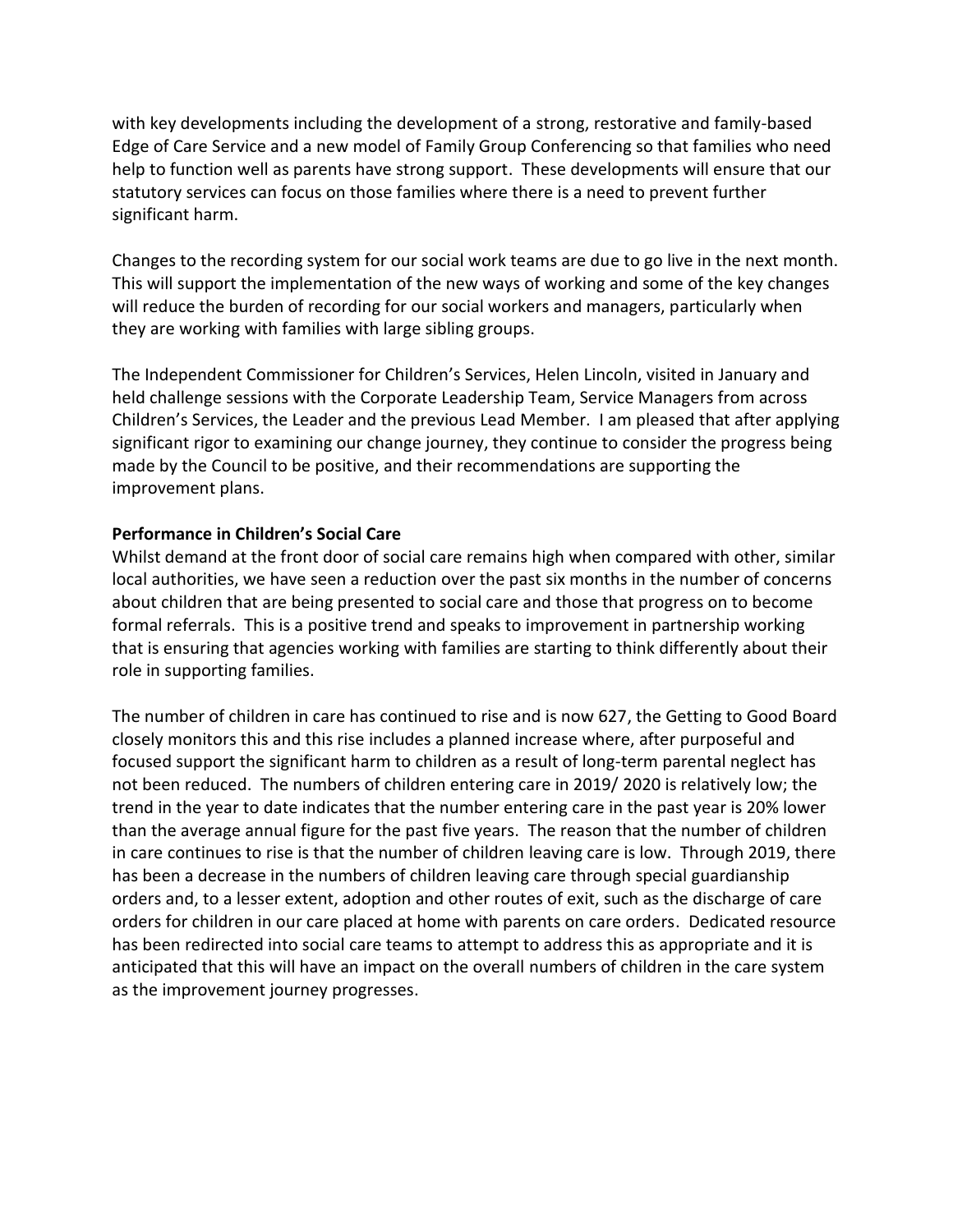# **Transforming Services**

### **Visit from Palix Foundation and the Alberta Family Wellness Initiative**

In October the Blackpool Centre for Early Child Development welcomed Nancy Mannix, the Chair and Patron of the Palix Foundation and Michelle Gagnon, President of the Alberta Family Wellness Initiative (AFWI) to the town along with a range of guests including the Office of the New Zealand Prime Minister, Oxford University, Synergos Institute and the Royal Foundation, among others, to find out more about the Blackpool 'Place Based' approach to early child development. Blackpool Better Start has been a partner of the AFWI for five years since a team from Blackpool, including Cllr Ivan Taylor and Merle Davies, were invited to attend one of their annual conventions to gain a better understanding of how the Blackpool Better Start Strategy and vision could translate into practice.

The Palix Foundation focuses on alignment between science, policy and practice in the area of brain development and its implications on mental health treatment and applies this research to policies and practices that support positive lifelong health outcomes.

Palix has established a partnership with Oxford University who will be running a pilot in Blackpool to embed Brain story in homes through our new Nursery support pilot. A formal partnership between Blackpool and Oxford University is also being formalised. A pilot is now underway with six schools to deliver a trauma informed approach, which will be then be rolled out across all schools in Blackpool.

## **Troubled Families Funding**

I am pleased to report that funding has been confirmed to extend the Troubled Families work in Blackpool by a further year. The work in Blackpool has strong partnership support and is key to ensuring that families are supported in the right way at the right time to overcome challenges.

## **Working with Partners**

#### **Children and Families Partnership**

In the last report to members, it was reported that we were developing a partnership to oversee a whole town approach to addressing the core issues that face our children and families and create the foundations for a Child and Family Friendly Blackpool. The inaugural meeting with the new partnership has been held and it has been welcomed as a means to unify the aims and objectives of a number of key transformative partnerships across the town into a single vision, supported by some radical and innovative plans. The partnership provides an opportunity to share the best of the work that is making a difference for families, as well as a place to explore how influential agencies can work differently and collaboratively. This new partnership will lead on the delivery of the "Blackpool Families Rock" approach across the town.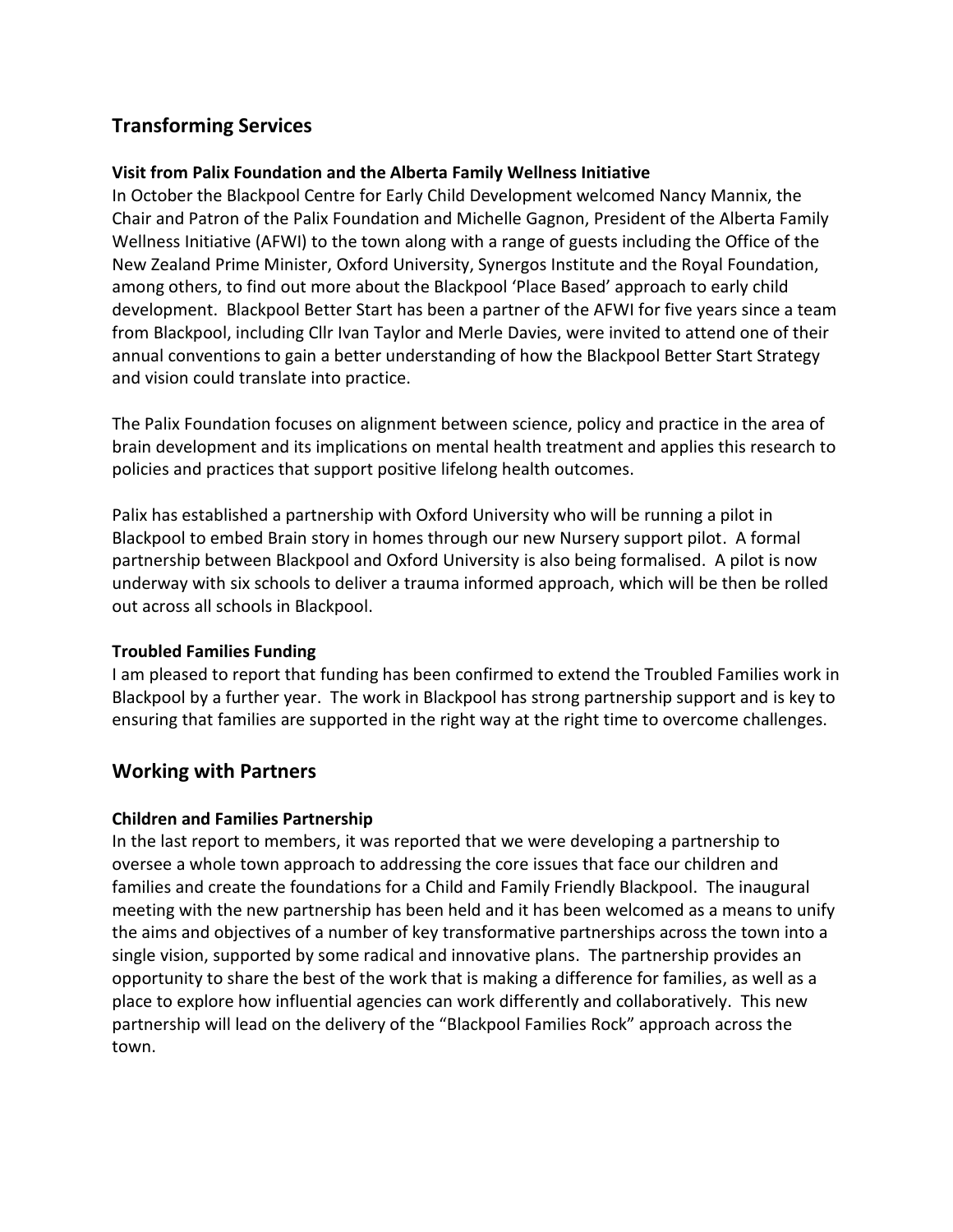#### **Education and Schools**

I am pleased to share with you that the publication of revised Primary School Performance data just before Christmas confirmed the exceptional performance of Blackpool's primary schools in 2019. The data published by the Department for Education shows 2% more children achieving expected levels of performance in Reading, Writing and Maths than in England overall (67% in Blackpool, compared to 65% for England overall or 64% in Lancashire).

Progress in Blackpool's primary schools is much better than average in Reading and performance in Maths is especially strong. Independent analysis undertaken by an educational data charity, Fischer Family Trust, shows that the progress achieved in Blackpool's primary schools in 2019 is amongst the top fifth of local authority areas nationally.

2019 is not a one-off. Analysis of the performance of Blackpool's primary schools over the past three years shows that the progress made by children attending those schools (taking into account the background of those children) is amongst the top 10% of local authority areas in England.

Publication of the finalised national secondary school performance statistics for the 2019 GCSE's has been delayed following the discovery that data was incorrectly including inputted into the system, including re-marks in key GCSEs such as English and Maths. These errors could have a material impact on some reported school data. The revised information will now be published in February and will form part of my next report to Council.

#### **Congratulations to all at Highfurlong!**

I am sure that members will wish to join me in congratulating the Headteacher, staff, parents and pupils of Highfurlong School where there have been two fantastic achievements since the last Council meeting. On 14 October 2019, students at Highfurlong School held the official opening of their enterprise shop, the Gift Box. The new facility is the culmination of a significant effort by the pupils to raise funding and bring their dream to reality. Over recent years, the school has followed an "Enterprise Education" approach, which:

- Assists young people to become more enterprising in their approach to life and in particular work
- Provides a focus on the development of entrepreneurship and supports the learning of the individual student
- Encompasses core skills, employability skills, career education, work based/ related learning, "skills for life" and aspects of personal and social development, and enables development of transferable skills in order to prepare for adulthood

The Gift Shop, which has the strap-line "We think outside the box", has been partly funded by a contribution from HeadStart's Schools Innovation Fund. Pupils had to present their ideas to a Panel in order to secure the funding and members were impressed by the commitment of the students, the detailed planning that they had put in place and the successful track record that they could demonstrate from previous enterprise efforts. The young people could clearly